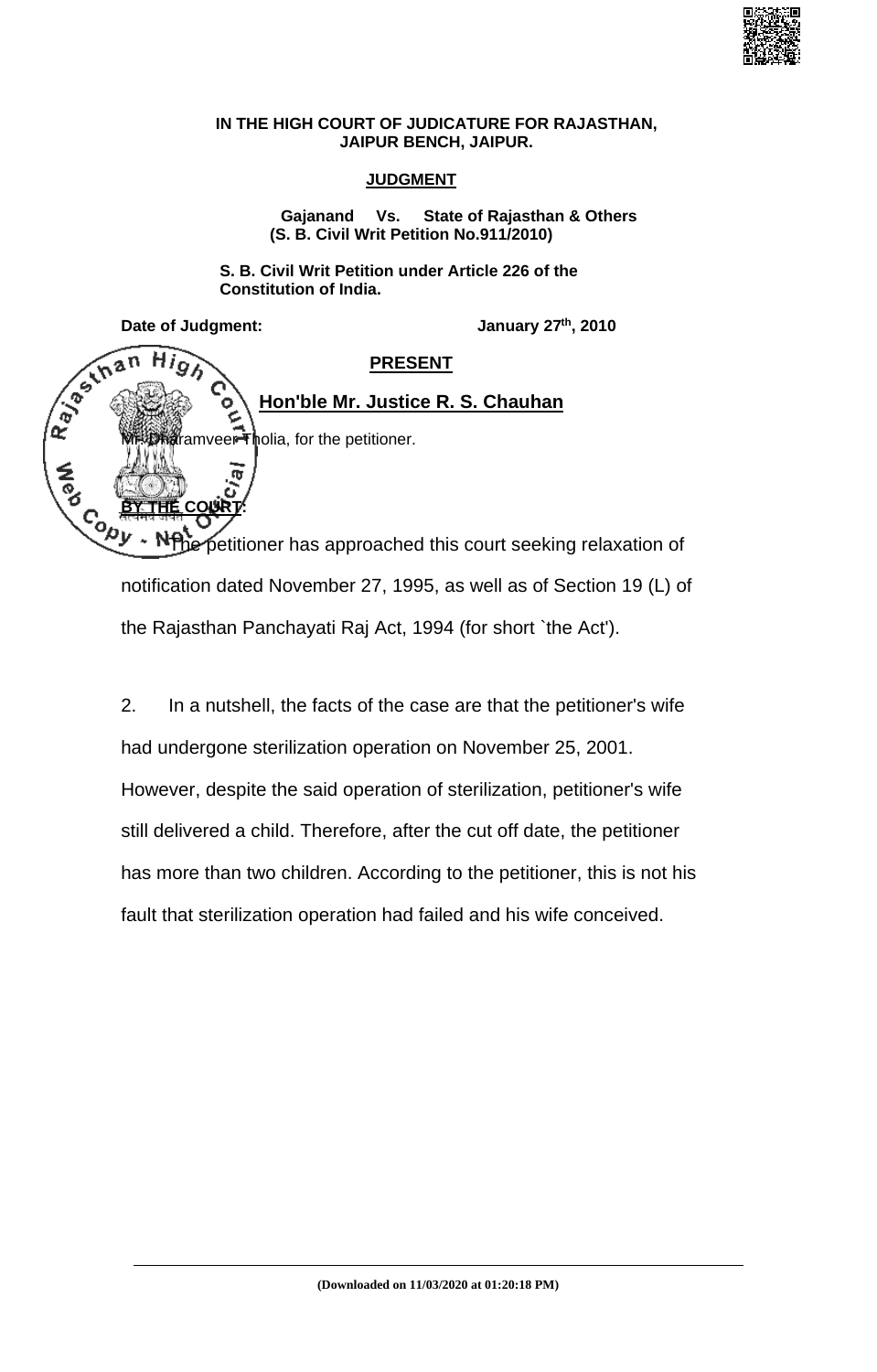

Therefore, according to the petitioner, the birth of third child should not be treated as disqualification of petitioner under section 19 (L) of the Act.

3. Heard learned counsel for the petitioner, considered the

material available on record, and considered the case law cited at the



(L) has more than two children

5. Proviso 4 attached to Section 19 (L) of the Act reads as under:-

(iv) the birth during the period from the date of commencement of the Act, hereinafter in this proviso referred to as the date of such commencement, to 27<sup>th</sup> November, 1995, of an additional child shall not be taken into consideration for the purpose of the disqualification mentioned in clause (1) and a person having more than two children (excluding the child if any, born during the period from the date of such commencement to 27<sup>th</sup> November, 1995) shall not be disqualified under the clause for so long